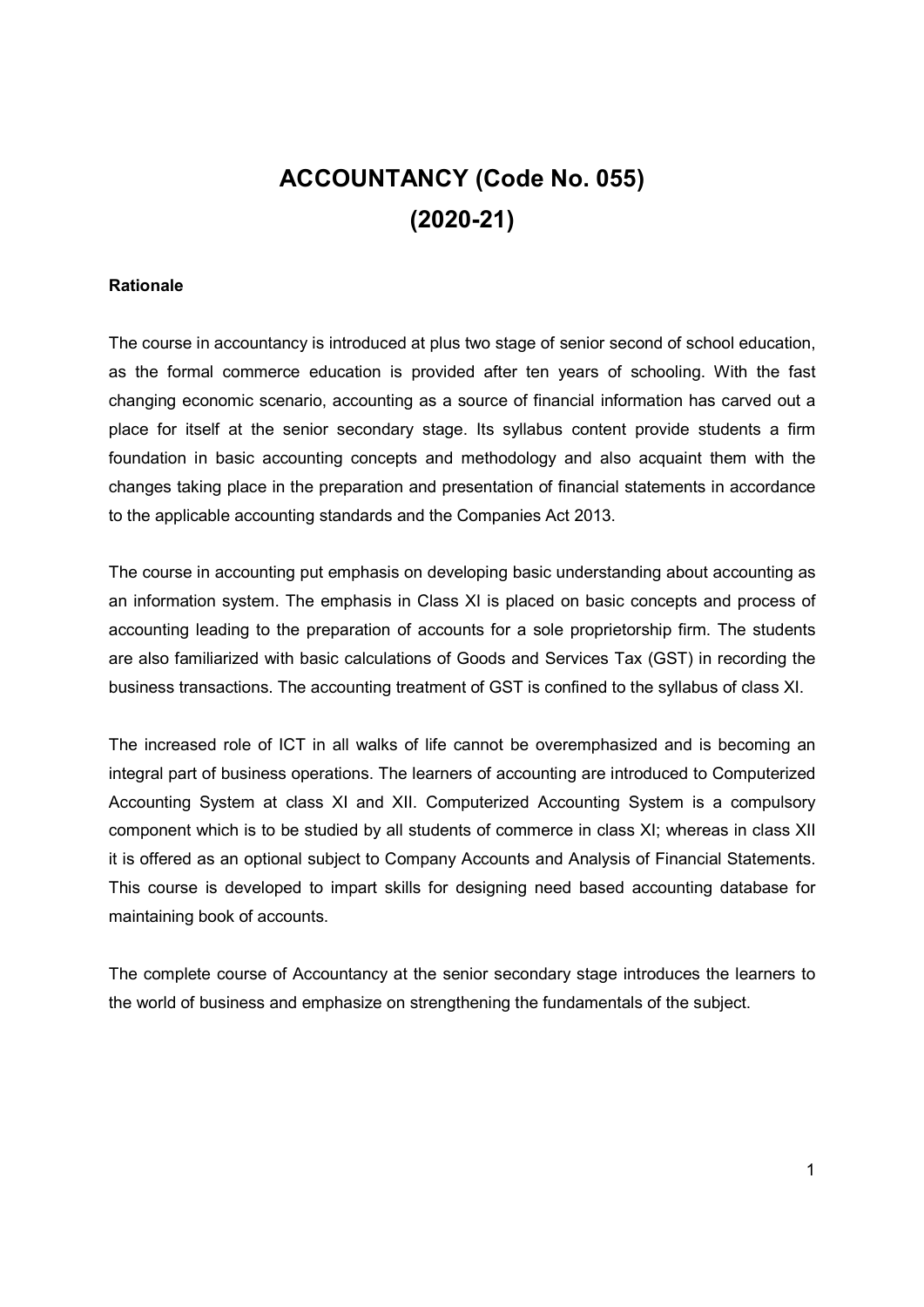## Objectives:

- 1. To familiarize students with new and emerging areas in the preparation and presentation of financial statements.
- 2. To acquaint students with basic accounting concepts and accounting standards.
- 3. To develop the skills of designing need based accounting database.
- 4. To appreciate the role of ICT in business operations.
- 5. To develop an understanding about recording of business transactions and preparation of financial statements.
- 6. To enable students with accounting for Not-for-Profit organizations, accounting for Partnership Firms and company accounts.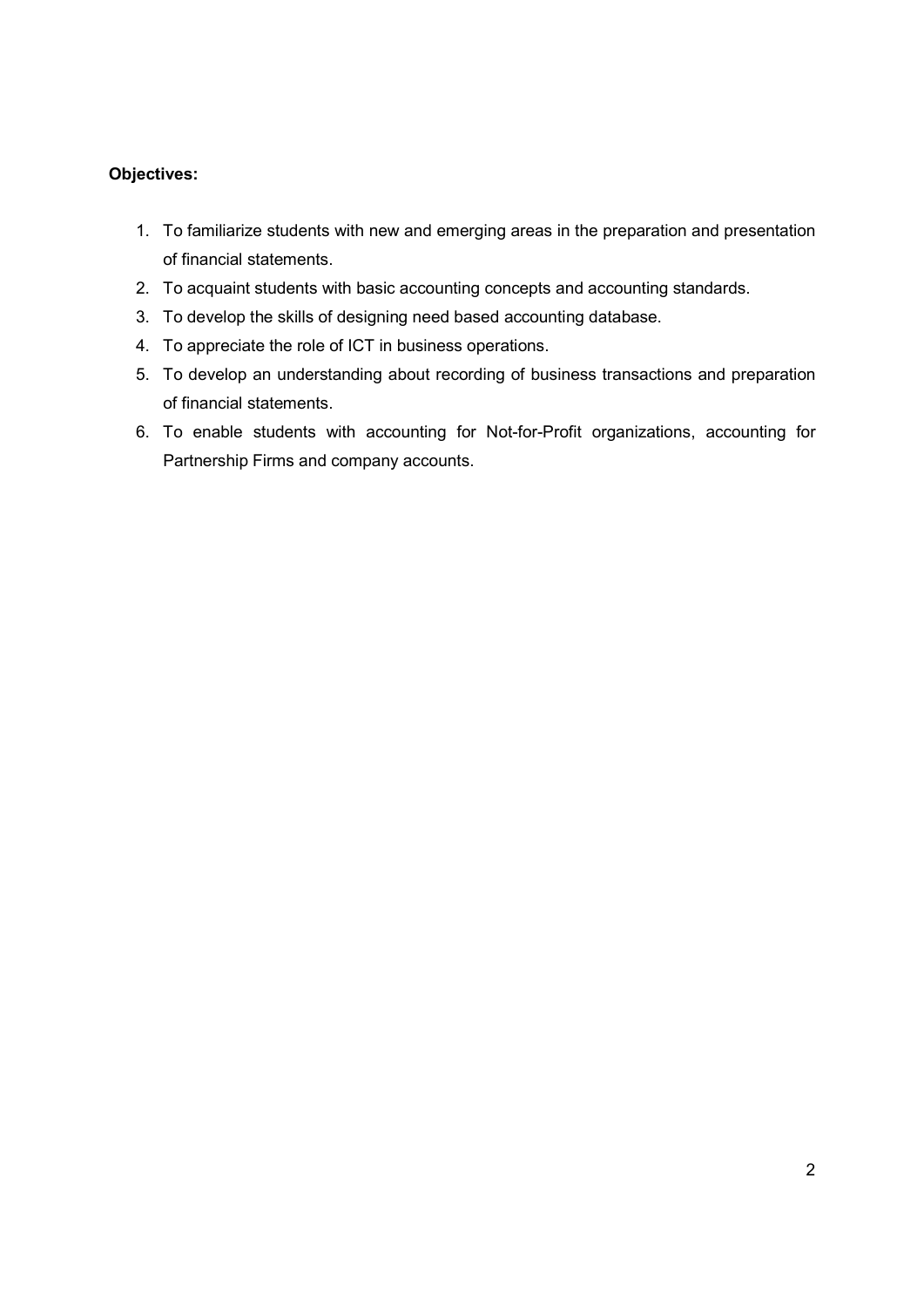## Accountancy (Code No.055) Course Structure Class-XI (2020-21)

## Theory: 80 Marks 3 Hours

Project: 20 Marks

| <b>Units</b>                |                                                                       | <b>Periods</b> | <b>Marks</b> |
|-----------------------------|-----------------------------------------------------------------------|----------------|--------------|
|                             | <b>Part A: Financial Accounting-1</b>                                 |                |              |
|                             | Unit-1: Theoretical Framework                                         | 25             | 12           |
|                             | Unit-2: Accounting Process                                            | 105            | 40           |
|                             | <b>Part B: Financial Accounting-II</b>                                |                |              |
|                             | Unit-3: Financial Statements of Sole Proprietorship from Complete and | 55             | 20           |
|                             | Incomplete Records                                                    |                |              |
|                             | Unit-4: Computers in Accounting                                       | 15             | 08           |
|                             |                                                                       |                |              |
| <b>Part C: Project Work</b> |                                                                       | 20             | 20           |

## PART A: FINANCIAL ACCOUNTING - I

## Unit-1: Theoretical Frame Work

| <b>Units/Topics</b>                                     | <b>Learning Outcomes</b>                            |  |
|---------------------------------------------------------|-----------------------------------------------------|--|
| <b>Introduction to Accounting</b>                       | After going through this Unit, the students will be |  |
| Accounting-concept, objectives, advantages<br>$\bullet$ | able to:                                            |  |
| and limitations, types of accounting                    | describe the meaning, significance,                 |  |
| information; users of accounting information            | objectives, advantages and limitations of           |  |
| and their needs. Qualitative Characteristics of         | accounting in the modem economic                    |  |
| Accounting Information. Role of Accounting in           | environment with varied types of business           |  |
| Business.                                               | and non-business economic entities.                 |  |
| <b>Basic Accounting Terms- Business</b>                 | identify / recognise the individual(s) and          |  |
| Transaction, Capital, Drawings. Liabilities             | entities that use accounting information for        |  |
| (Non Current and Current). Assets (Non                  | serving their needs of decision making.             |  |
| Current, Current); Fixed assets (Tangible and           | explain the various terms used in accounting        |  |
| Intangible), Expenditure (Capital and                   | and differentiate between different related         |  |
| Revenue), Expense, Income, Profit, Gain,                | terms like current and non-current, capital         |  |
| Loss, Purchase, Sales, Goods, Stock,                    | and revenue.                                        |  |
| Debtor, Creditor, Voucher, Discount (Trade              | give examples of terms like business                |  |
| discount and Cash Discount)                             | transaction, liabilities, assets, expenditure       |  |
|                                                         | and purchases.                                      |  |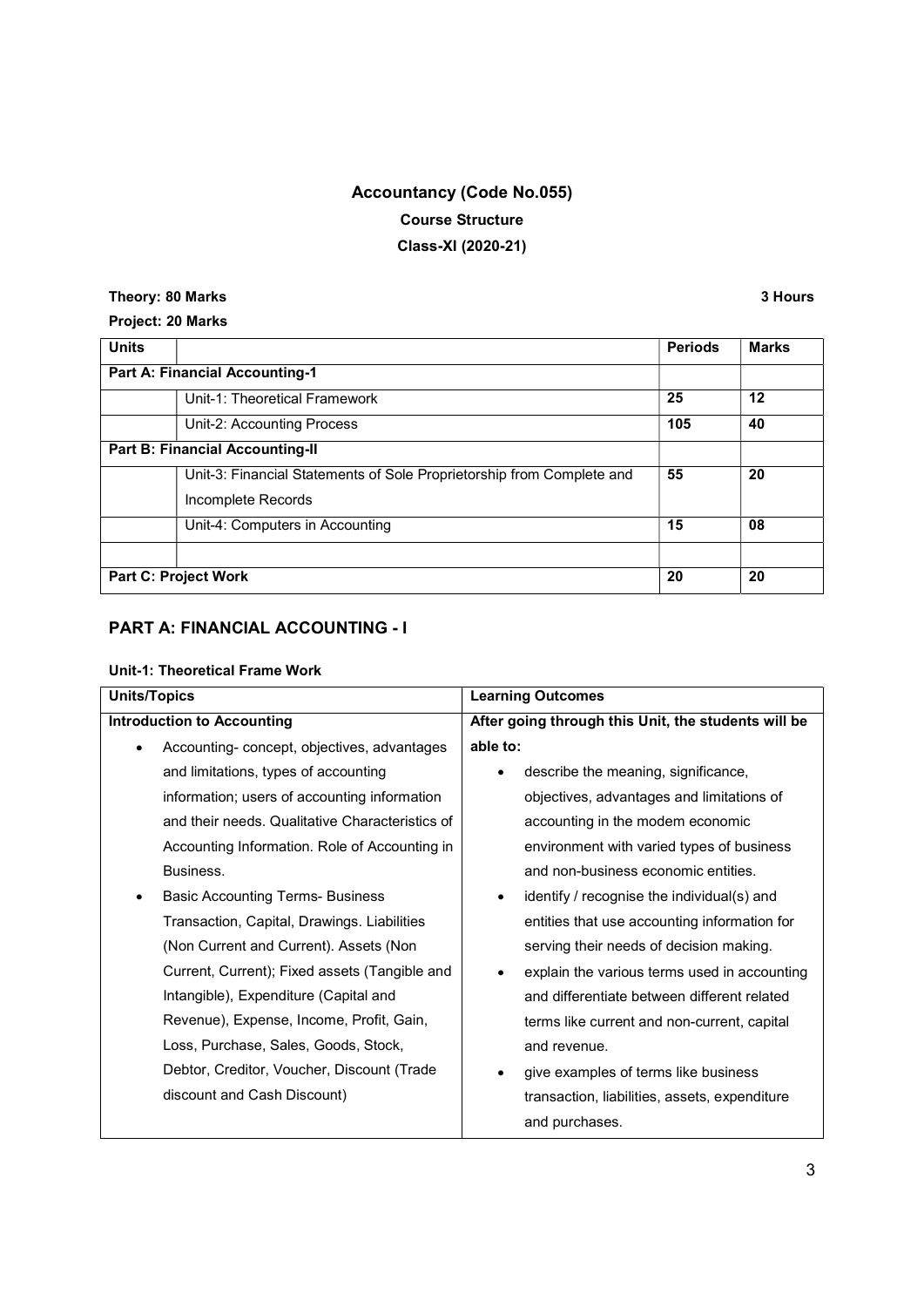#### Theory Base of Accounting Fundamental accounting assumptions: GAAP: Concept Business Entity, Money Measurement, Going Concern, Accounting Period, Cost Concept, Dual Aspect, Revenue Recognition, Matching, Full Disclosure, Consistency, Conservatism, Materiality and Objectivity • System of Accounting. Basis of Accounting: cash basis and accrual basis Accounting Standards: Applicability in IndAS Goods and Services Tax (GST): Characteristics and Objective. explain that sales/purchases include both cash and credit sales/purchases relating to the accounting year. differentiate among income, profits and gains. state the meaning of fundamental accounting assumptions and their relevance in accounting. describe the meaning of accounting assumptions and the situation in which an assumption is applied during the accounting process. explain the meaning and objectives of accounting standards. appreciate that various accounting standards developed nationally and globally are in practice for bringing parity in the accounting treatment of different items. acknowledge the fact that recording of accounting transactions follows double entry system. explain the bases of recording accounting transaction and to appreciate that accrual basis is a better basis for depicting the correct financial position of an enterprise. Understand the need of IFRS Explain the meaning, objective and characteristic of GST.

## Unit-2: Accounting Process

| <b>Units/Topics</b>                          | <b>Learning Outcomes</b>                                |  |  |
|----------------------------------------------|---------------------------------------------------------|--|--|
| <b>Recording of Business Transactions</b>    | After going through this Unit, the students will be     |  |  |
| Voucher and Transactions: Source             | able to:                                                |  |  |
| documents and Vouchers, Preparation of       | explain the concept of accounting equation<br>$\bullet$ |  |  |
| Vouchers, Accounting Equation Approach:      | and appreciate that every transaction affects           |  |  |
| Meaning and Analysis, Rules of Debit and     | either both the sides of the equation or a              |  |  |
| Credit.                                      | positive effect on one item and a negative              |  |  |
| Recording of Transactions: Books of Original | effect on another item on the same side of              |  |  |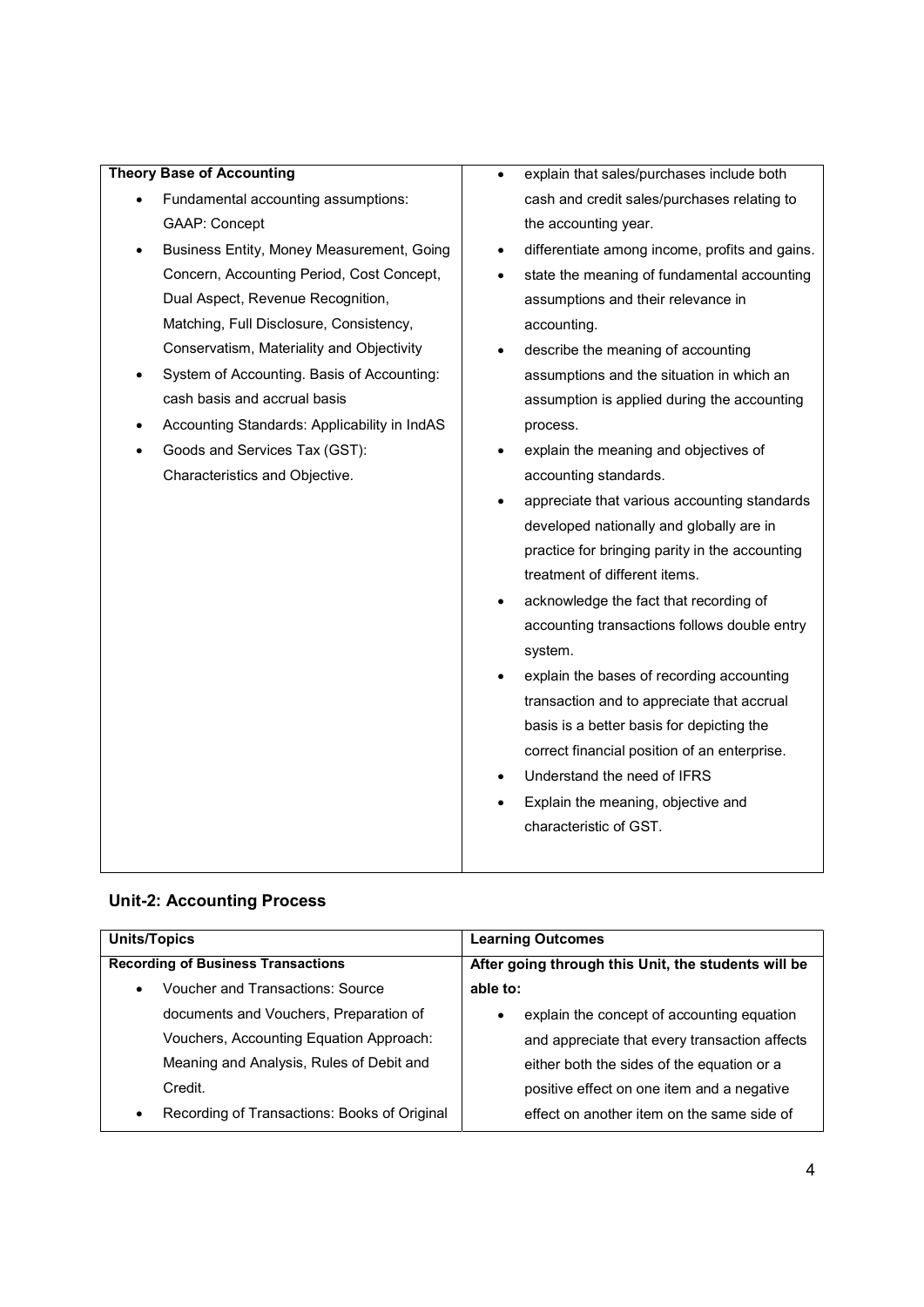#### Entry- Journal

- Special Purpose books:
- Cash Book: Simple, cash book with bank column and petty cashbook
- Purchases book
- Sales book
- Purchases return book
- Sales return book

## Note: Including trade discount, freight and cartage expenses for simple GST calculation.

 Ledger: Format, Posting from journal and subsidiary books, Balancing of accounts

#### Bank Reconciliation Statement:

 Need and preparation, Bank Reconciliation Statement with Adjusted Cash Book

#### Depreciation, Provisions and Reserves

- Depreciation: Concept, Features, Causes, factors
- Other similar terms: Depletion and Amortisation
- Methods of Depreciation:
	- i. Straight Line Method (SLM)
	- ii. Written Down Value Method (WDV)

#### Note: Excluding change of method

- Difference between SLM and WDV; Advantages of SLM and WDV
- Accounting treatment of depreciation
	- i. Charging to asset account
	- ii. Creating provision for
	- depreciation/accumulated depreciation account
	- iii. Treatment for disposal of asset
- Provisions and Reserves: Difference
- Types of Reserves:
	- i. Revenue reserve
	- ii. Capital reserve
	- iii. General reserve
	- iv. Specific reserve

### accounting equation.

- explain the effect of a transaction (increase or decrease) on the assets, liabilities, capital, revenue and expenses.
- appreciate that on the basis of source documents, accounting vouchers are prepared for recording transaction in the books of accounts.
- develop the understanding of recording of transactions in journal and the skill of calculating GST.
- explain the purpose of maintaining a Cash Book and develop the skill of preparing the format of different types of cash books and the method of recording cash transactions in Cash book.
- describe the method of recording transactions other than cash transactions as per their nature in different subsidiary books .
- appreciate that at times bank balance as indicated by cash book is different from the bank balance as shown by the pass book / bank statement and to reconcile both the balances, bank reconciliation statement is prepared.
- develop understanding of preparing bank reconciliation statement.
- appreciate that for ascertaining the position of individual accounts, transactions are posted from subsidiary books and journal proper into the concerned accounts in the ledger and develop the skill of ledger posting.
- explain the necessity of providing depreciation and develop the skill of using different methods for computing depreciation.
- understand the accounting treatment of providing depreciation directly to the concerned asset account or by creating provision for depreciation account.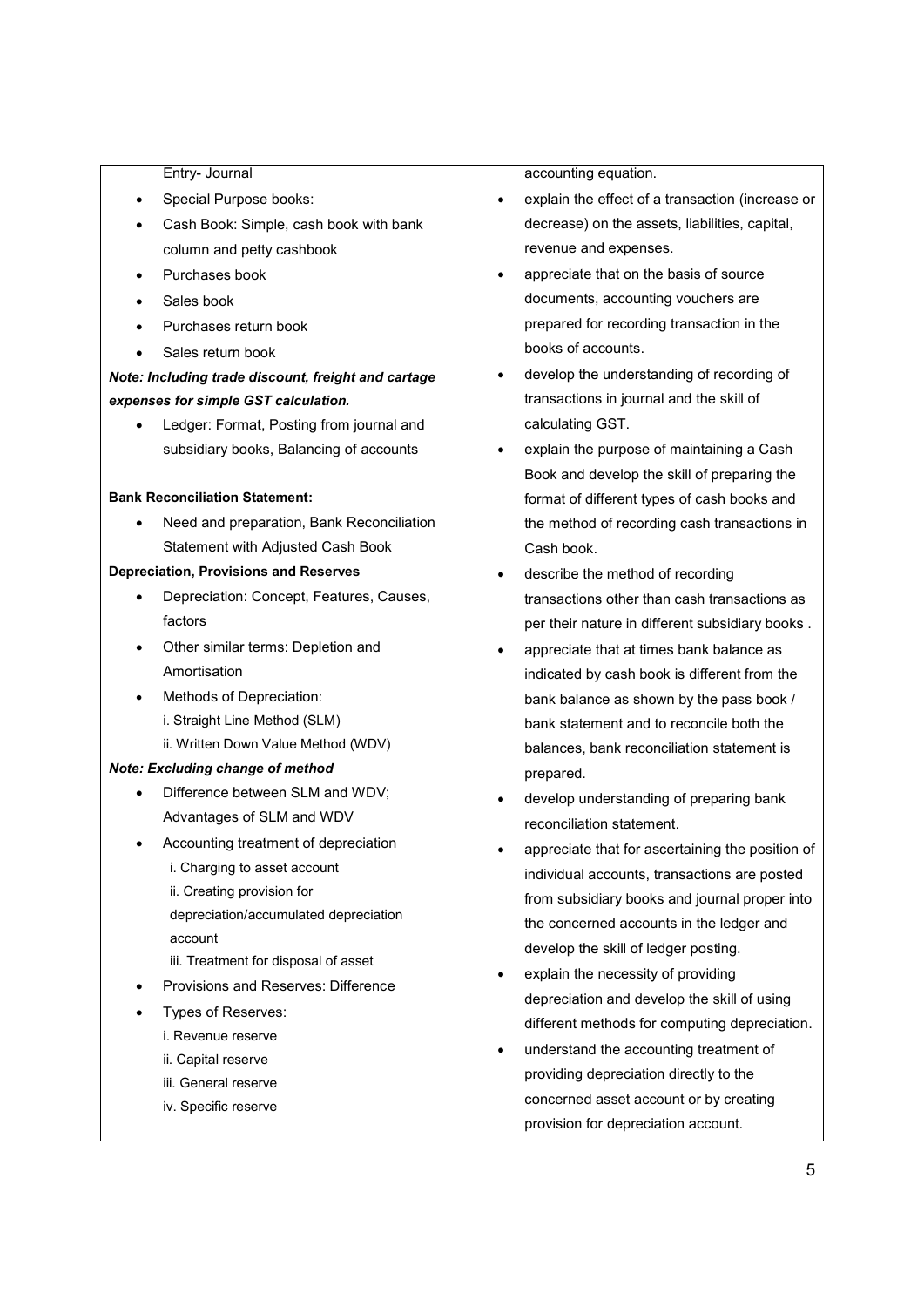- v. Secret Reserve
- Difference between capital and revenue reserve

#### Accounting for Bills of Exchange

- Bill of exchange and Promissory Note: Definition, Specimen, Features, Parties.
- Difference between Bill of Exchange and Promissory Note
- Terms in Bill of Exchange:
	- i. Term of Bill
	- ii. Accommodation bill (concept)
	- iii. Days of Grace
	- iv. Date of maturity
	- v. Discounting of bill
	- vi. Endorsement of bill
	- vii. Bill after due date
	- viii. Negotiation
	- ix. Bill sent for collection
	- x. Dishonour of bill
	- xi. Retirement of bill
	- xii. Renewal of bill
- Accounting Treatment

Note: excluding accounting treatment for accommodation bill

#### Trial balance and Rectification of Errors

- Trial balance: objectives and preparation
- (Scope: Trial balance with balance method only)
	- Errors: types-errors of omission, commission, principles, and compensating; their effect on Trial Balance.
	- Detection and rectification of errors; preparation of suspense account.
- appreciate the method of asset disposal through the concerned asset account or by preparing asset disposal account.
- appreciate the need for creating reserves and also making provisions for events which may belong to the current year but may happen in next year.
- appreciate the difference between reserve and reserve fund.
- acquire the knowledge of using bills of exchange and promissory notes for financing business transactions;
- understand the meaning and distinctive features of these instruments and develop the skills of their preparation.
- state the meaning of different terms used in bills of exchange and their implication in accounting.
- explain the method of recording of bill transactions.
- state the need and objectives of preparing trial balance and develop the skill of preparing trial balance.
- appreciate that errors may be committed during the process of accounting.
- understand the meaning of different types of errors and their effect on trial balance.
- develop the skill of identification and location of errors and their rectification and preparation of suspense account.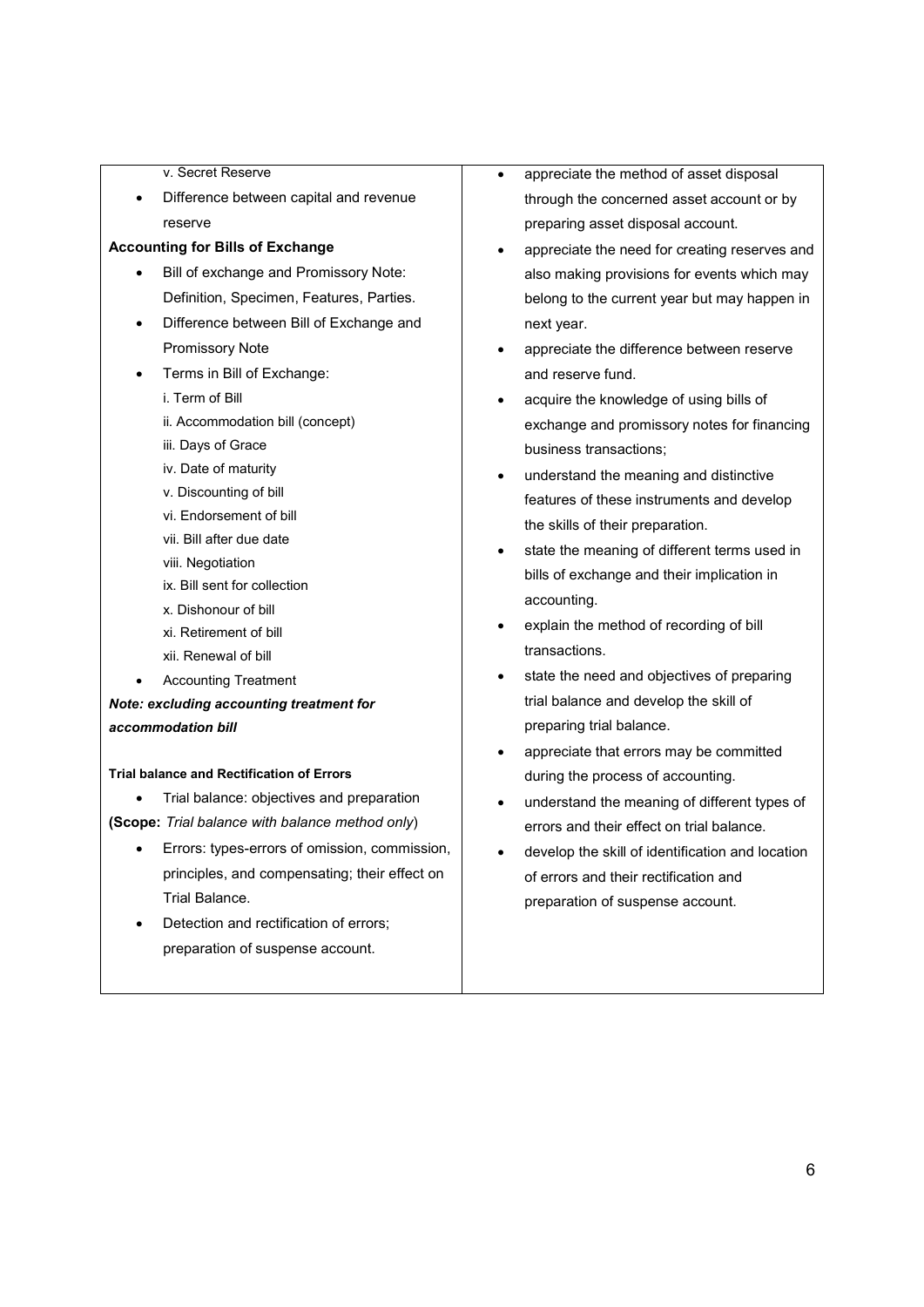## Part B: Financial Accounting - II

## Unit 3: Financial Statements of Sole Proprietorship

| <b>Units/Topics</b>                                       | <b>Learning Outcomes</b>                                  |  |  |
|-----------------------------------------------------------|-----------------------------------------------------------|--|--|
| <b>Financial Statements</b>                               | After going through this Unit, the students will be       |  |  |
| Meaning, objectives and importance; Revenue and           | able to:                                                  |  |  |
| Capital Receipts; Revenue and Capital Expenditure;        | state the meaning of financial statements the             |  |  |
| Deferred Revenue expenditure.                             | purpose of preparing financial statements.<br>$\bullet$   |  |  |
| Trading and Profit and Loss Account: Gross Profit,        | state the meaning of gross profit, operating<br>$\bullet$ |  |  |
| Operating profit and Net profit. Preparation.             | profit and net profit and develop the skill of            |  |  |
| Balance Sheet: need, grouping and marshalling of assets   | preparing trading and profit and loss account.            |  |  |
| and liabilities. Preparation.                             | explain the need for preparing balance sheet.             |  |  |
| Adjustments in preparation of financial statements with   |                                                           |  |  |
| respect to closing stock, outstanding expenses, prepaid   | understand the technique of grouping and<br>$\bullet$     |  |  |
| expenses, accrued income, income received in advance,     | marshalling of assets and liabilities.                    |  |  |
| depreciation, bad debts, provision for doubtful debts,    | appreciate that there may be certain items<br>$\bullet$   |  |  |
| provision for discount on debtors, Abnormal loss, Goods   | other than those shown in trial balance which             |  |  |
| taken for personal use/staff welfare, interest on capital | may need adjustments while preparing                      |  |  |
| and managers commission.                                  | financial statements.                                     |  |  |
| Preparation of Trading and Profit and Loss account and    | develop the understanding and skill to do                 |  |  |
| Balance Sheet of a sole proprietorship with adjustments.  | adjustments for items and their presentation              |  |  |
|                                                           | in financial statements like depreciation,                |  |  |
| <b>Incomplete Records</b>                                 | closing stock, provisions, abnormal loss etc.             |  |  |
| Features, reasons and limitations.                        | develop the skill of preparation of trading and           |  |  |
| Ascertainment of Profit/Loss by Statement of Affairs      | profit and loss account and balance sheet.                |  |  |
| method.                                                   | state the meaning of incomplete records and<br>٠          |  |  |
| Difference between accounts from incomplete records       | their uses and limitations.                               |  |  |
| and Statement of Affairs. Preparation of Trading, Profit  | develop the understanding and skill of<br>٠               |  |  |
| and Loss account and Balance Sheet.                       | computation of profit / loss using the                    |  |  |
|                                                           |                                                           |  |  |
|                                                           | statement of affairs method.                              |  |  |

## Unit 4: Computers in Accounting

| <b>Units/Topics</b>                                      | <b>Learning Outcomes</b>                                 |
|----------------------------------------------------------|----------------------------------------------------------|
| Introduction to computer and accounting<br>$\bullet$     | After going through this Unit, the students will be      |
| information system {AIS}: Introduction to                | able to:                                                 |
| computers (elements, capabilities, limitations           | state the meaning of a computer, describe its<br>٠       |
| of computer system)                                      | components, capabilities and limitations.                |
| Introduction to operating software, utility<br>$\bullet$ | state the meaning of accounting information<br>$\bullet$ |
| software and application software.                       | system.                                                  |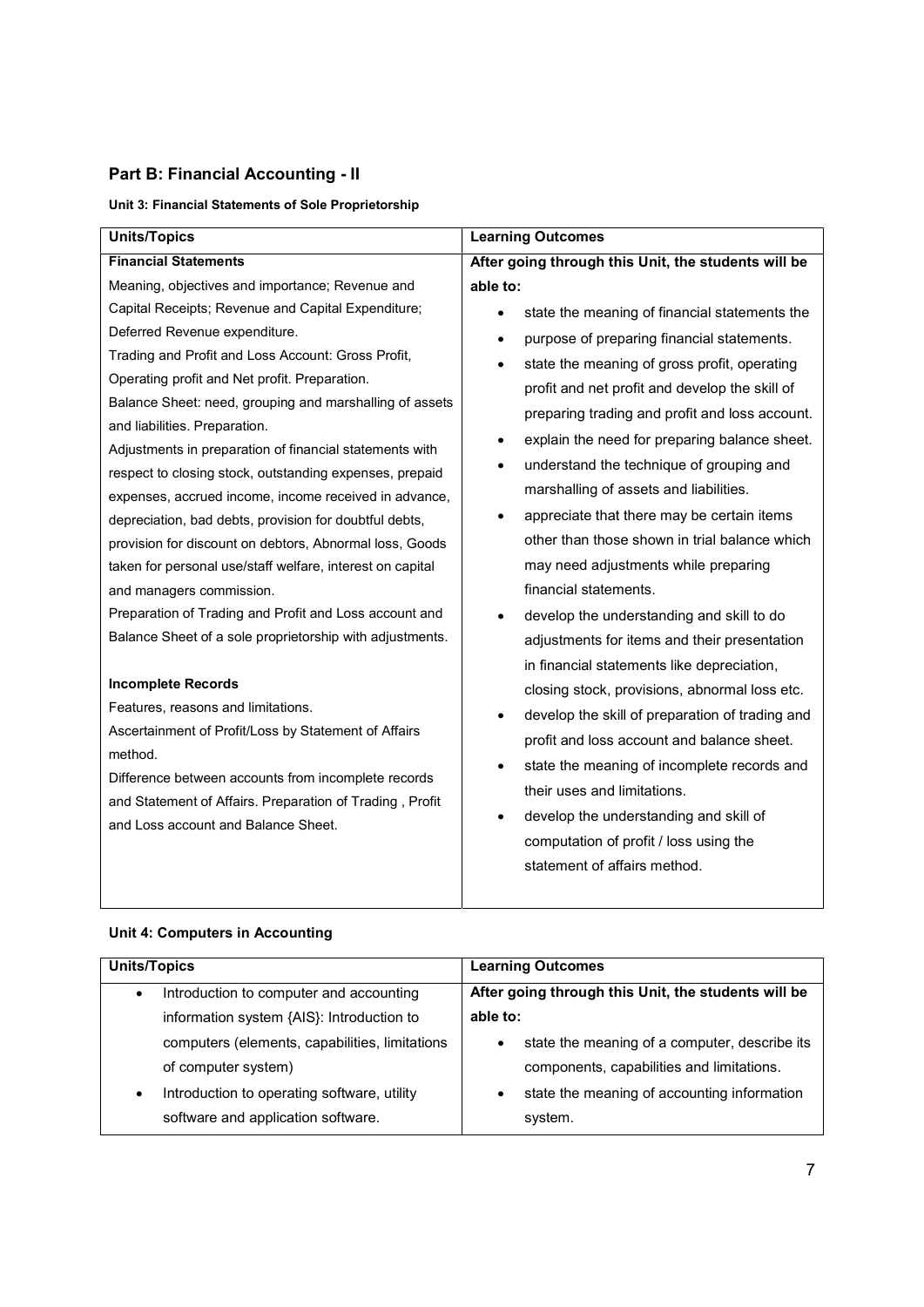Introduction to accounting information system (AIS) as a part of Management Information System.

- Automation of accounting process: meaning
- Stages in automation: (a) Accounting process in a computerised environment; comparison between manual accounting process and computerised accounting process, (b) Sourcing of accounting software; kinds of software: readymade software; customised software and tailor-made software; generic considerations before sourcing accounting software (c) creation of account groups and hierarchy (d) generation of reports - trial balance, profit and loss account and balance sheet
- Scope:

(i) The scope of the unit is to understand accounting as an information system for the generation of accounting information and preparation of accounting reports.

(ii) It is presumed that the working knowledge of any appropriate accounting software will be given to the students to help them learn basic accounting operations on computers.

- appreciate the need for use of computers in accounting for preparing accounting reports.
- develop the understanding of comparing the manual and computerized accounting process and appreciate the advantages and limitations of automation.
- understand the different kinds of accounting software.

## Part C: Project Work (Any One)

1. Collection of source documents, preparation of vouchers, recording of transactions with the help of vouchers. 2. Preparation of Bank Reconciliation Statement with the given cash book and the pass book with twenty to twenty-five transactions.

3. Comprehensive project of any sole proprietorship business. This may state with journal entries and their ledgering, preparation of Trial balance. Trading and Profit and Loss Account and Balance Sheet. Expenses, incomes and profit (loss), assets and liabilities are to be depicted using pie chart / bar diagram.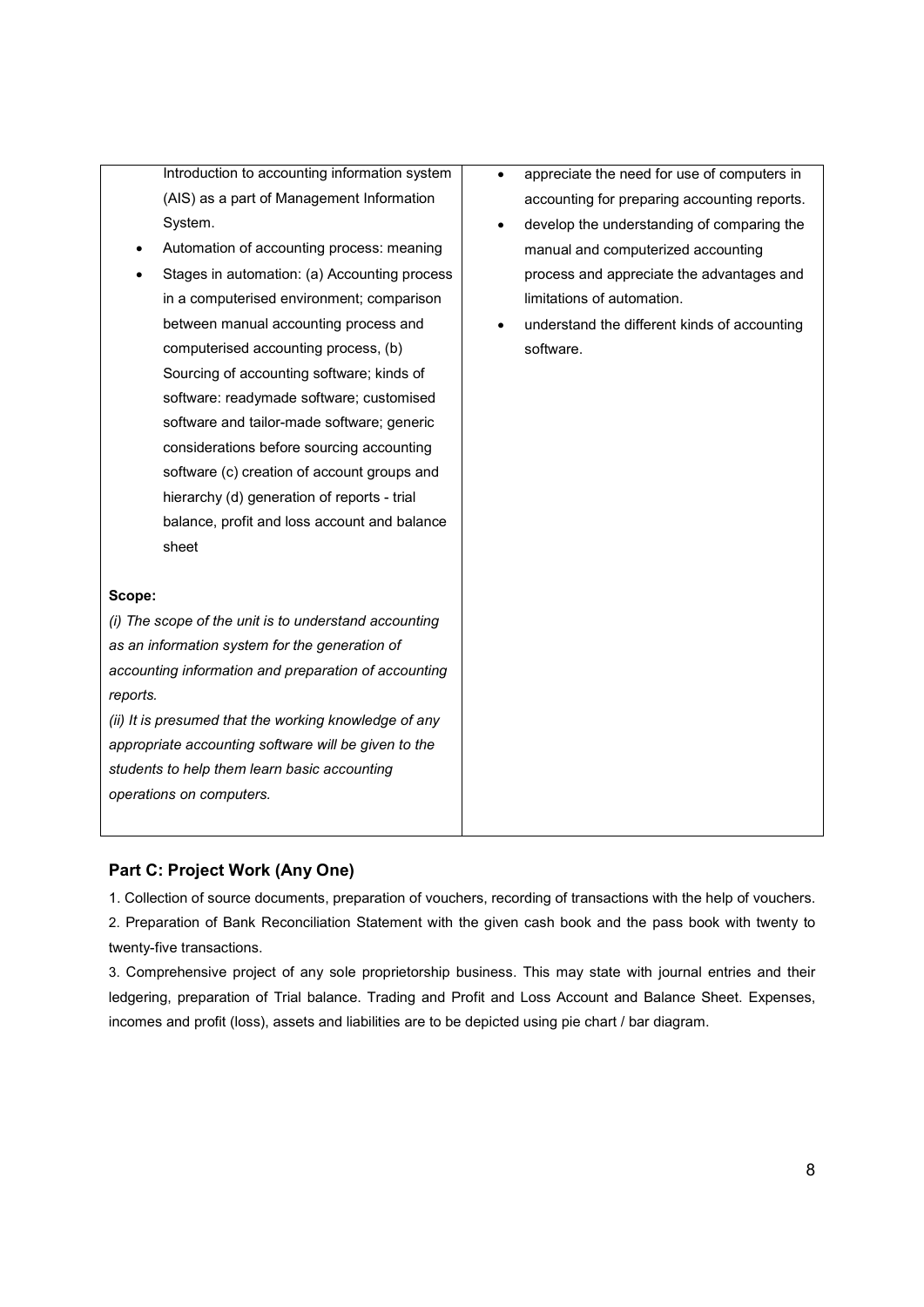## PROJECT WORK

It is suggested to undertake this project after completing the unit on preparation of financial statements. The student(s) will be allowed to select any business of their choice or develop the transaction of imaginary business. The project is to run through the chapters and make the project an interesting process. The amounts should emerge as more realistic and closer to reality.

#### Specific Guidelines for Teachers

Give a list of options to the students to select a business form. You can add to the given list:

- 1. A beauty parlour 10. Men's wear 19. A coffee shop
- 
- 3. A tailoring shop 12. Kiddies wear 21. A juice shop
- 
- 
- 6. A confectionery shop 15. A small restaurant 24. A sandwich shop
- 7. A chocolate shop 16. A sweet shop 25. A flower shop
- 
- 9. A stationery shop
- 2. Men's saloon 11. Ladies wear 20. A music shop
	-
	-
	-
	-
	-
- 8. A dry cleaner 17. A grocery shop<br>9. A stationery shop 18. A shoe shop
- 
- 
- 
- 4. A canteen 13. A Saree shop 22. A school canteen
- 5. A cake shop 14. Artificial jewellery shop 23. An ice cream parlour
	-
	-

After selection, advise the student(s) to visit a shop in the locality (this will help them to settle on a realistic amounts different items. The student(s) would be able to see the things as they need to invest in furniture, decor, lights, machines, computers etc.

A suggested list of different item is given below.

- 2. Advance rent [approximately three months] 20. Newspaper and magazines
- 3. Electricity deposit 21. Petty expenses
- 
- 4. Electricity bill 22. Tea expenses<br>
5. Electricity fitting 23. Packaging exp 5. Electricity fitting and the control of the 23. Packaging expenses<br>6. Water bill 24. Transport
- 
- 6. Water bill 24. Transport
- 8. Water fittings 26. Registration
- 
- 9. Telephone bill 27. Insurance<br>10. Telephone security deposit 28. Auditors fee 10. Telephone security deposit
- 11. Telephone instrument 29. Repairs & Maintenance
- 
- 13. Computers 31. Air conditioners
- 14. Internet connection 14. Internet connection
- 
- 16. Advertisements 34. Refrigerators
- 
- 18. Rates and Taxes
- 1. Rent 19. Wages and Salary
	-
	-
	-
	-
	-
	- 25. Delivery cycle or a vehicle purchased
	-
	-
	-
	-
- 12. Furniture 30. Depreciations
	-
	-
- 15. Stationery 33. Interior decorations
	-
- 17. Glow sign 17. Glow sign 17. Glow sign 17. Glow sign 17. Glow sign 17. Glow sign 1

At this stage, performas of bulk of originality and ledger may be provided to the students and they may be asked to complete the same.

In the next step the students are expected to prepare the trial balance and the financial statements.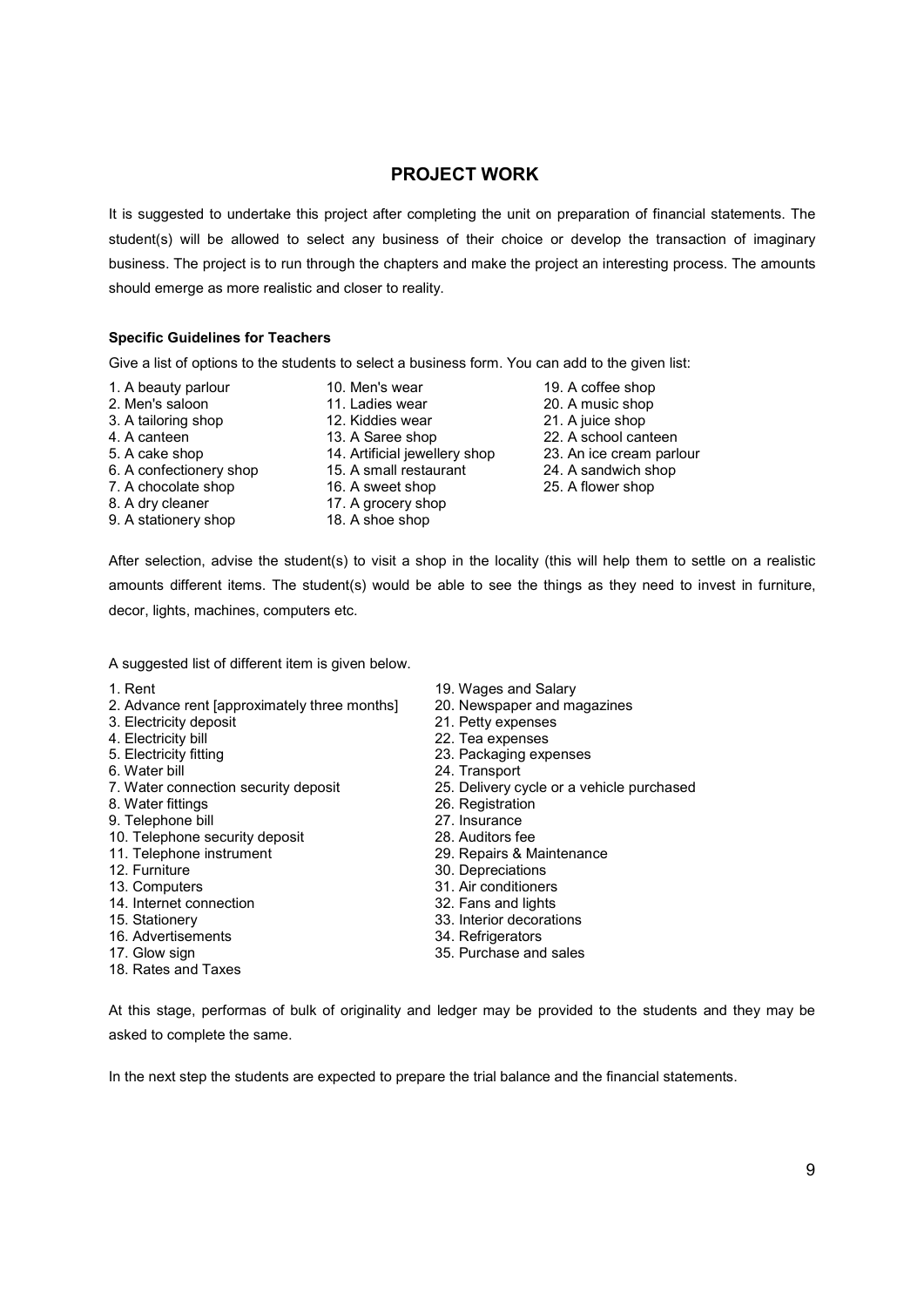### Suggested Question Paper Design Accountancy (Code No. 055) Class XI (2020-21)

#### Theory: 80 Marks 3 hrs. Project: 20 Marks

| s<br>N | <b>Typology of Questions</b>                                                                                                                                                                                                                                                                                                                                                                                                                                   | Marks | Percentage |
|--------|----------------------------------------------------------------------------------------------------------------------------------------------------------------------------------------------------------------------------------------------------------------------------------------------------------------------------------------------------------------------------------------------------------------------------------------------------------------|-------|------------|
| 1      | Remembering and Understanding:<br>Exhibit memory of previously learned material by recalling facts, terms, basic concepts,<br>and answers.<br>Demonstrate understanding of facts and ideas by organizing, comparing, translating,<br>interpreting, giving descriptions, and stating main ideas                                                                                                                                                                 | 44    | 55%        |
| 3      | Applying: Solve problems to new situations by applying acquired knowledge, facts,<br>techniques and rules in a different way.                                                                                                                                                                                                                                                                                                                                  | 19    | 23.75%     |
| 4      | Analysing, Evaluating and Creating:<br>Examine and break information into parts by identifying motives or causes. Make<br>inferences and find evidence to support generalizations.<br>Present and defend opinions by making judgments about information, validity of ideas, or<br>quality of work based on a set of criteria.<br>Compile information together in a different way by combining elements in a new pattern<br>or proposing alternative solutions. | 17    | 21.25%     |
|        | <b>TOTAL</b>                                                                                                                                                                                                                                                                                                                                                                                                                                                   | 80    | 100%       |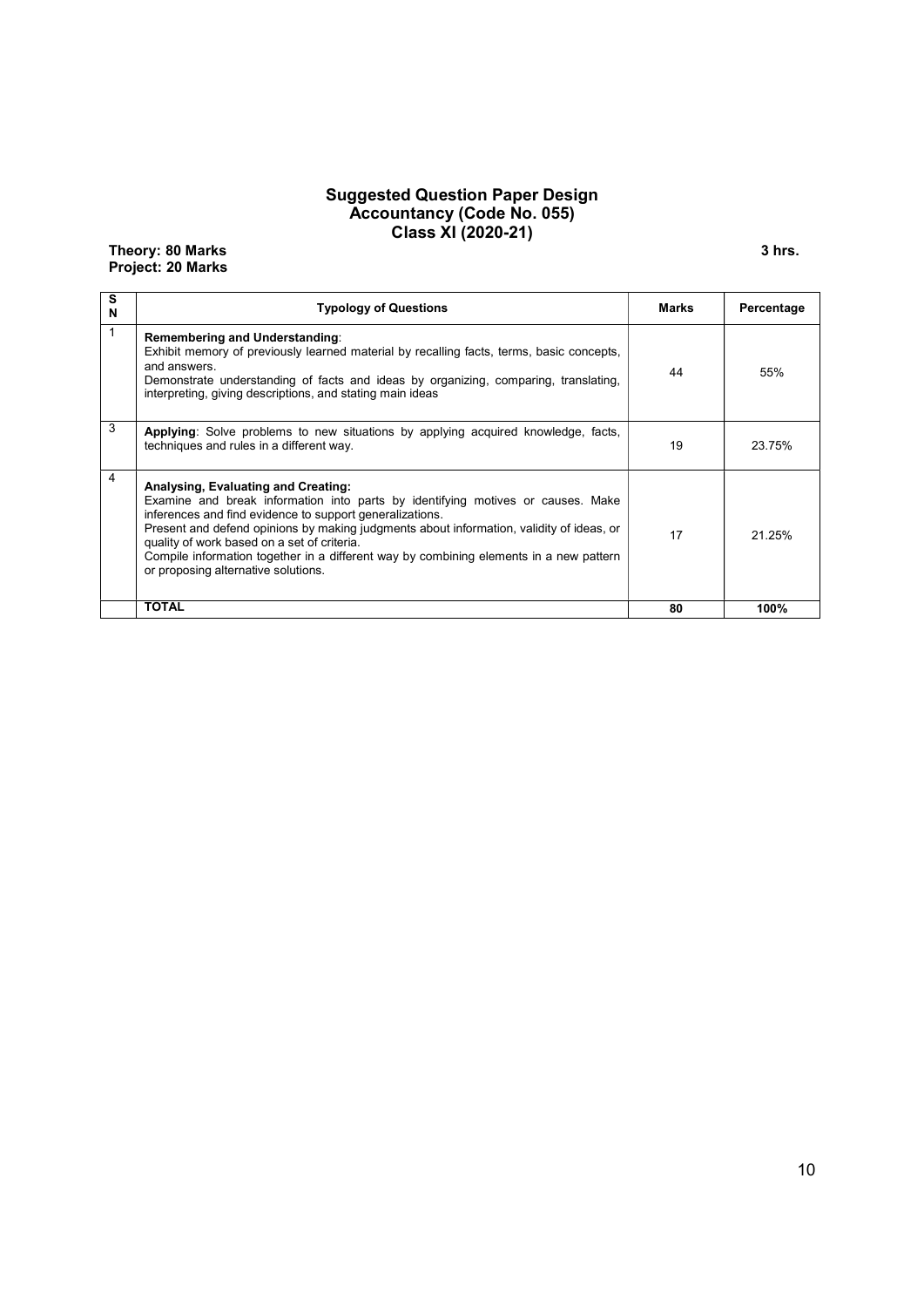## Accountancy (Code No. 055) Class-XII (2020-21)

## Theory: 80 Marks 3 Hours

Project: 20 Marks

| <b>Units</b> |                                                                    |                                                              | <b>Periods</b>  | <b>Marks</b>    |
|--------------|--------------------------------------------------------------------|--------------------------------------------------------------|-----------------|-----------------|
| Part A       | Accounting for Not-for-Profit Organizations, Partnership Firms and |                                                              |                 |                 |
|              | <b>Companies</b>                                                   |                                                              |                 |                 |
|              |                                                                    | Unit 1. Financial Statements of Not-for-Profit Organizations | 25              | 10              |
|              | Unit 2. Accounting for Partnership Firms                           |                                                              | 90              | 30              |
|              | Unit 3. Accounting for Companies                                   |                                                              | $\overline{35}$ | $\overline{20}$ |
|              |                                                                    |                                                              | 150             | 60              |
| Part B       | <b>Financial Statement Analysis</b>                                |                                                              |                 |                 |
|              | Unit 4. Analysis of Financial Statements                           |                                                              | $\overline{30}$ | $\overline{12}$ |
|              | Unit 5. Cash Flow Statement                                        |                                                              | 20              | 8               |
|              |                                                                    |                                                              | 50              | $\overline{20}$ |
| Part C       | <b>Project Work</b>                                                |                                                              | $\overline{20}$ | $\overline{20}$ |
|              | Project work will include:                                         |                                                              |                 |                 |
|              | <b>Project File</b>                                                | 4 Marks                                                      |                 |                 |
|              | <b>Written Test</b>                                                | 12 Marks (One Hour)                                          |                 |                 |
|              | Viva Voce                                                          | 4 Marks                                                      |                 |                 |
|              |                                                                    | Or                                                           |                 |                 |
| Part B       | <b>Computerized Accounting</b>                                     |                                                              |                 |                 |
|              | Unit 4. Computerized Accounting                                    |                                                              | 50              | 20              |
| Part C       | <b>Practical Work</b>                                              |                                                              | 20              | 20              |
|              | Practical work will include:                                       |                                                              |                 |                 |
|              | <b>Practical File 4 Marks</b>                                      |                                                              |                 |                 |
|              | Practical Examination 12 Marks (One Hour)                          |                                                              |                 |                 |
|              | Viva Voce 4 Marks                                                  |                                                              |                 |                 |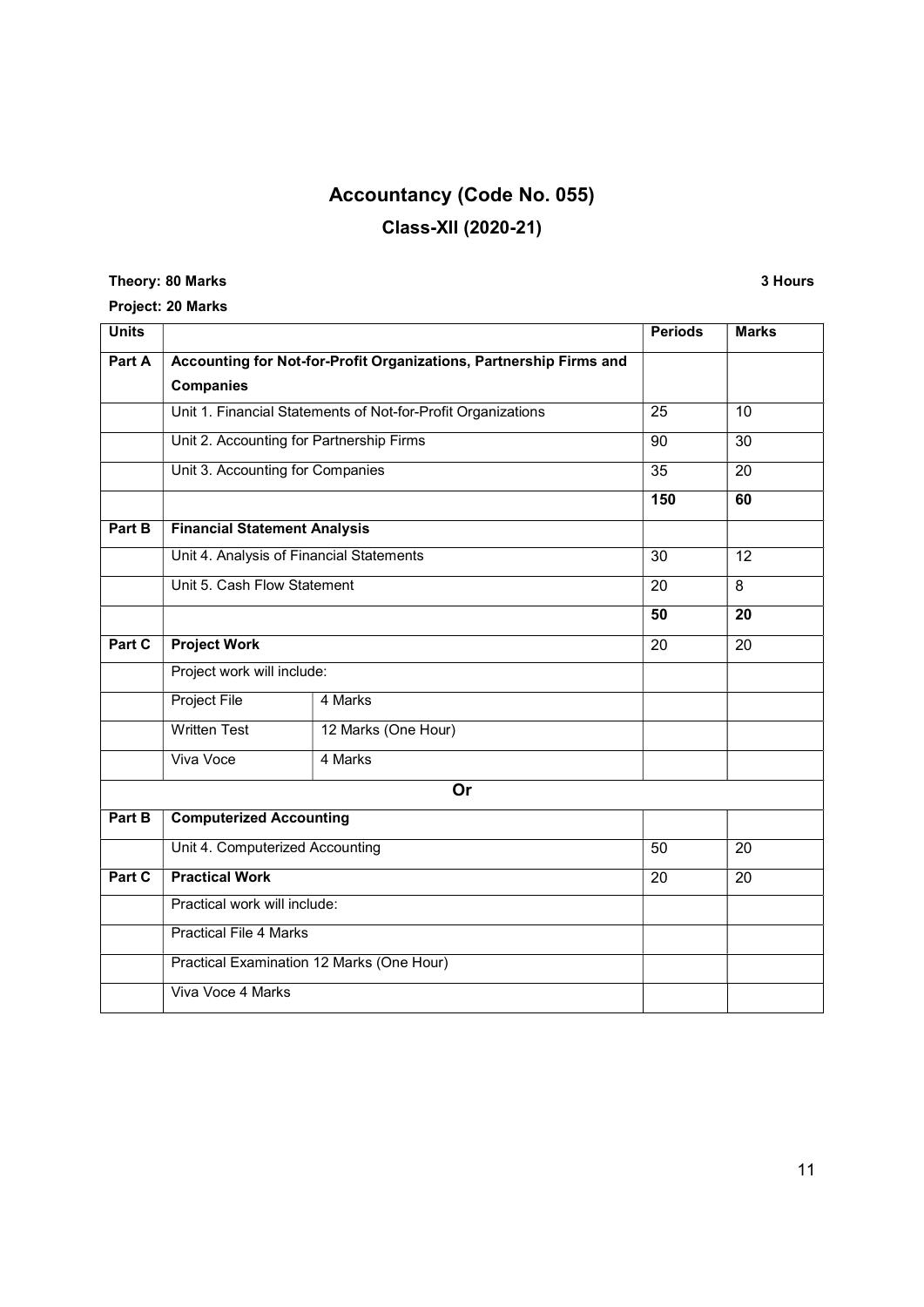## Part A: Accounting for Not-for-Profit Organizations, Partnership Firms and Companies

| <b>Units/Topics</b>                                         | <b>Learning Outcomes</b>                            |  |  |
|-------------------------------------------------------------|-----------------------------------------------------|--|--|
| Not-for-profit organizations: concept.<br>٠                 | After going through this Unit, the students will be |  |  |
| Receipts and Payments Account: features                     | able to:                                            |  |  |
| and preparation.                                            | state the meaning of a Not-for-profit               |  |  |
| Income and Expenditure Account: features,<br>٠              | organisation and its distinction from a profit      |  |  |
| preparation of income and expenditure                       | making entity.                                      |  |  |
| account and balance sheet from the given                    | state the meaning of receipts and payments          |  |  |
| receipts and payments account with                          | account, and understanding its features.            |  |  |
| additional information.                                     | develop the understanding and skill of<br>$\bullet$ |  |  |
| Scope:                                                      | preparing receipts and payments account.            |  |  |
| (i) Adjustments in a question should not exceed 3 or 4      | state the meaning of income and expenditure         |  |  |
| restricted<br>in<br>number<br>to<br>subscriptions.<br>and   | account and understand its features.                |  |  |
| consumption of consumables and sale of assets/old           | develop the understanding and skill of              |  |  |
| material.                                                   | preparing income and expenditure account            |  |  |
| (ii) Entrance/admission fees and general donations          | and balance sheet of a not-for-profit               |  |  |
| are to be treated as revenue receipts.                      | organisation with the help of given receipts        |  |  |
| (iii) Trading Account of incidental activities is not to be | and payments account and additional                 |  |  |
| prepared.                                                   | information.                                        |  |  |

## Unit 1: Financial Statements of Not-for-Profit Organizations

## Unit 2: Accounting for Partnership Firms

| <b>Units/Topics</b>                                           | <b>Learning Outcomes</b>                            |
|---------------------------------------------------------------|-----------------------------------------------------|
| Partnership: features, Partnership Deed.                      | After going through this Unit, the students will be |
| Provisions of the Indian Partnership Act 1932                 | able to:                                            |
| in the absence of partnership deed.                           | state the meaning of partnership, partnership       |
| Fixed v/s fluctuating capital accounts.                       | firm and partnership deed.                          |
| Preparation of Profit and Loss Appropriation                  | describe the characteristic features of             |
| account- division of profit among partners,                   | partnership and the contents of partnership         |
| guarantee of profits.                                         | deed.                                               |
| Past adjustments (relating to interest on                     | discuss the significance of provision of            |
| capital, interest on drawing, salary and profit               | Partnership Act in the absence of partnership       |
| sharing ratio).                                               | deed.                                               |
| Goodwill: nature, factors affecting and                       | differentiate between fixed and fluctuating         |
| methods of valuation - average profit, super                  | capital, outline the process and develop the        |
| profit and capitalization.                                    | understanding and skill of preparation of           |
|                                                               | Profit and Loss Appropriation Account.              |
| <b>Note:</b> Interest on partner's loan is to be treated as a | develop the understanding and skill of              |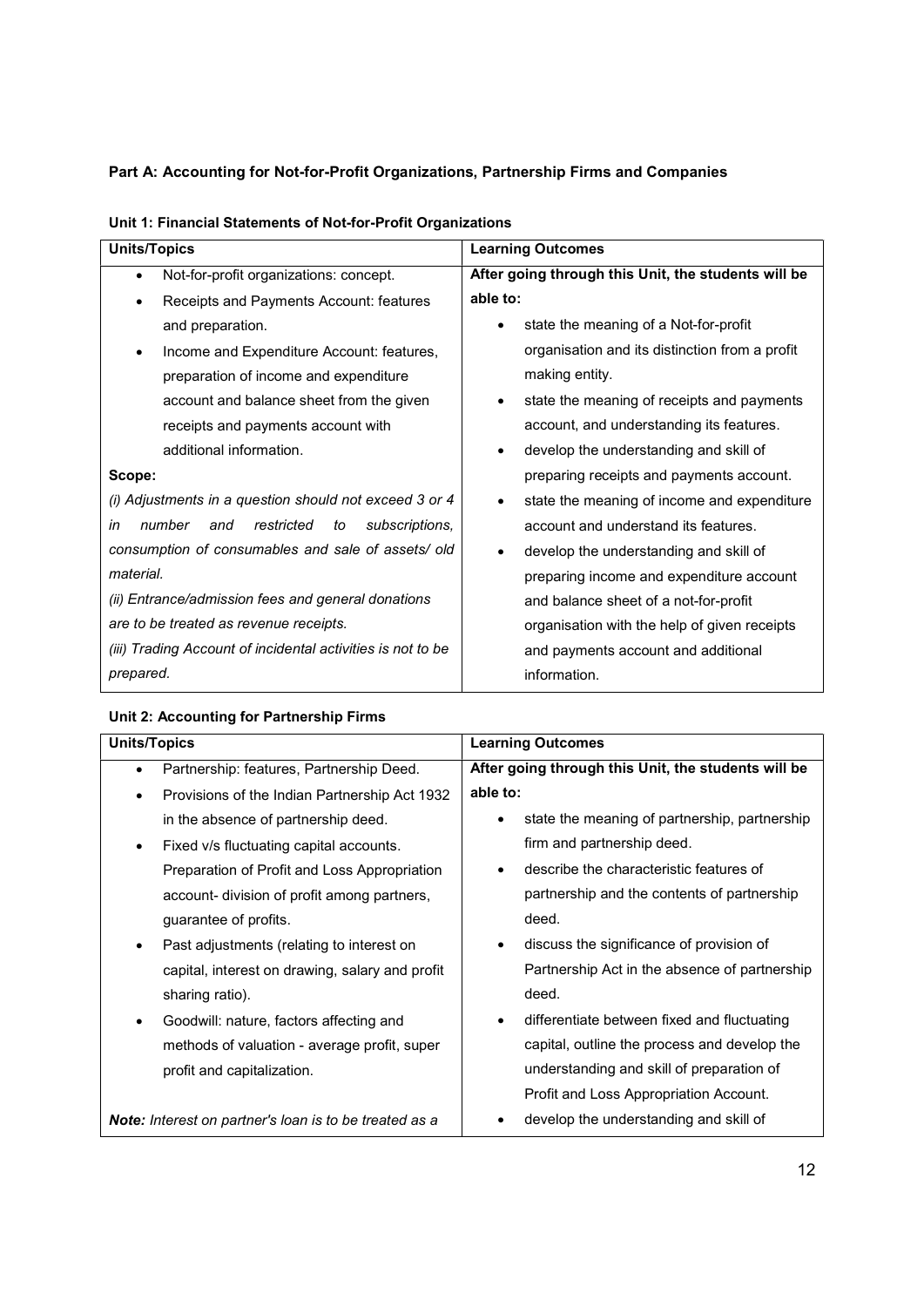#### charge against profits.

Goodwill to be adjusted through partners capital/ current account or by raising and writing off goodwill (AS 26)

## Accounting for Partnership firms - Reconstitution and Dissolution.

- Change in the Profit Sharing Ratio among the existing partners - sacrificing ratio, gaining ratio, accounting for revaluation of assets and reassessment of liabilities and treatment of reserves and accumulated profits. Preparation of revaluation account and balance sheet.
- Admission of a partner effect of admission of a partner on change in the profit sharing ratio, treatment of goodwill (as per AS 26), treatment for revaluation of assets and reassessment of liabilities, treatment of reserves and accumulated profits, adjustment of capital accounts and preparation of balance sheet.
- Retirement and death of a partner: effect of retirement / death of a partner on change in profit sharing ratio, treatment of goodwill (as per AS 26), treatment for revaluation of assets and reassessment of liabilities, adjustment of accumulated profits and reserves, adjustment of capital accounts and preparation of balance sheet. Preparation of loan account of the retiring partner.
- Calculation of deceased partner's share of profit till the date of death. Preparation of deceased partner's capital account and his executor's account.
- Dissolution of a partnership firm: meaning of dissolution of partnership and partnership firm, types of dissolution of a firm. Settlement of accounts - preparation of realization

preparation profit and loss appropriation account involving guarantee of profits.

- develop the understanding and skill of making past adjustments.
- state the meaning, nature and factors affectin goodwill
- develop the understanding and skill of valuation of goodwill using different methods.
- state the meaning of sacrificing ratio, gaining ratio and the change in profit sharing ratio among existing partners.
- develop the understanding of accounting treatment of revaluation assets and reassessment of liabilities and treatment of reserves and accumulated profits by preparing revaluation account and balance sheet.
- explain the effect of change in profit sharing ratio on admission of a new partner.
- develop the understanding and skill of treatment of goodwill as per AS-26, treatment of revaluation of assets and re-assessment of liabilities, treatment of reserves and accumulated profits, adjustment of capital accounts and preparation of balance sheet of the new firm.
- explain the effect of retirement / death of a partner on change in profit sharing ratio.
- develop the understanding of accounting treatment of goodwill, revaluation of assets and re-assessment of liabilities and adjustment of accumulated profits and reserves on retirement / death of a partner and capital adjustment.
- develop the skill of calculation of deceased partner's share till the time of his death and prepare deceased partner's executor's account.
- discuss the preparation of the capital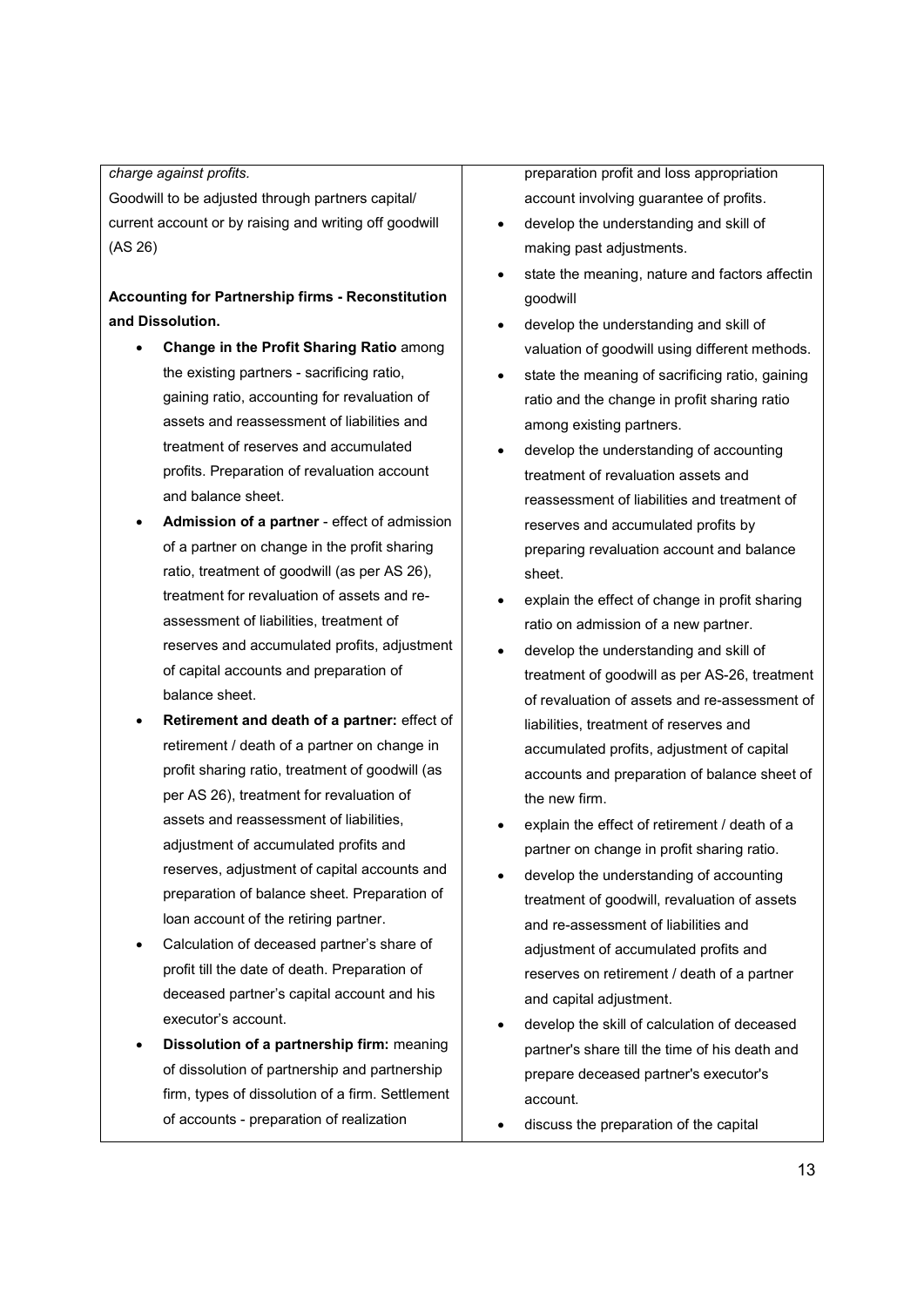| account, and other related accounts: capital            | accounts of the remaining partners and the       |
|---------------------------------------------------------|--------------------------------------------------|
| accounts of partners and cash/bank a/c                  | balance sheet of the firm after retirement /     |
| (excluding piecemeal distribution, sale to a            | death of a partner.                              |
| company and insolvency of partner(s)).                  | understand the situations under which a          |
| Note:                                                   | partnership firm can be dissolved.               |
| (i) The realized value of each asset must be given at   | develop the understanding of preparation of<br>٠ |
| the time of dissolution.                                | realisation account and other related            |
| (ii) In case, the realization expenses are borne by a   | accounts.                                        |
| partner, clear indication should be given regarding the |                                                  |
| payment thereof.                                        |                                                  |

## Unit-3 Accounting for Companies

| <b>Units/Topics</b>                 |                                                | <b>Learning Outcomes</b>                                    |  |  |
|-------------------------------------|------------------------------------------------|-------------------------------------------------------------|--|--|
| <b>Accounting for Share Capital</b> |                                                | After going through this Unit, the students will be         |  |  |
|                                     | Share and share capital: nature and types.     | able to:                                                    |  |  |
|                                     | Accounting for share capital: issue and        | state the meaning of share and share capital                |  |  |
|                                     | allotment of equity and preferences shares.    | and differentiate between equity shares and                 |  |  |
|                                     | Public subscription of shares - over           | preference shares and different types of                    |  |  |
|                                     | subscription and under subscription of         | share capital.                                              |  |  |
|                                     | shares; issue at par and at premium, calls in  | understand the meaning of private placement<br>$\bullet$    |  |  |
|                                     | advance and arrears (excluding interest),      | of shares and Employee Stock Option Plan.                   |  |  |
|                                     | issue of shares for consideration other than   | explain the accounting treatment of share                   |  |  |
|                                     | cash.                                          | capital transactions regarding issue of                     |  |  |
|                                     | Concept of Private Placement and Employee      | shares.                                                     |  |  |
|                                     | Stock Option Plan (ESOP).                      | develop the understanding of accounting<br>$\bullet$        |  |  |
|                                     | Accounting treatment of forfeiture and re-     | treatment of forfeiture and re-issue of                     |  |  |
|                                     | issue of shares.                               | forfeited shares.                                           |  |  |
|                                     | Disclosure of share capital in the Balance     | describe the presentation of share capital in<br>٠          |  |  |
|                                     | Sheet of a company.                            | the balance sheet of the company as per                     |  |  |
|                                     |                                                | schedule III part I of the Companies Act                    |  |  |
|                                     | <b>Accounting for Debentures</b>               | 2013.                                                       |  |  |
|                                     | Debentures: Issue of debentures at par, at a   | explain the accounting treatment of different<br>$\bullet$  |  |  |
|                                     | premium and at a discount. Issue of            | categories of transactions related to issue of              |  |  |
|                                     | debentures for consideration other than cash;  | debentures.                                                 |  |  |
|                                     | Issue of debentures with terms of              | develop the understanding and skill of writing<br>$\bullet$ |  |  |
|                                     | redemption; debentures as collateral security- | of discount / loss on issue of debentures.                  |  |  |
|                                     | concept, interest on debentures. Writing off   | understand the concept of collateral security<br>$\bullet$  |  |  |
|                                     | discount / loss on issue of debentures.        | and its presentation in balance sheet.                      |  |  |
|                                     |                                                | develop the skill of calculating interest on                |  |  |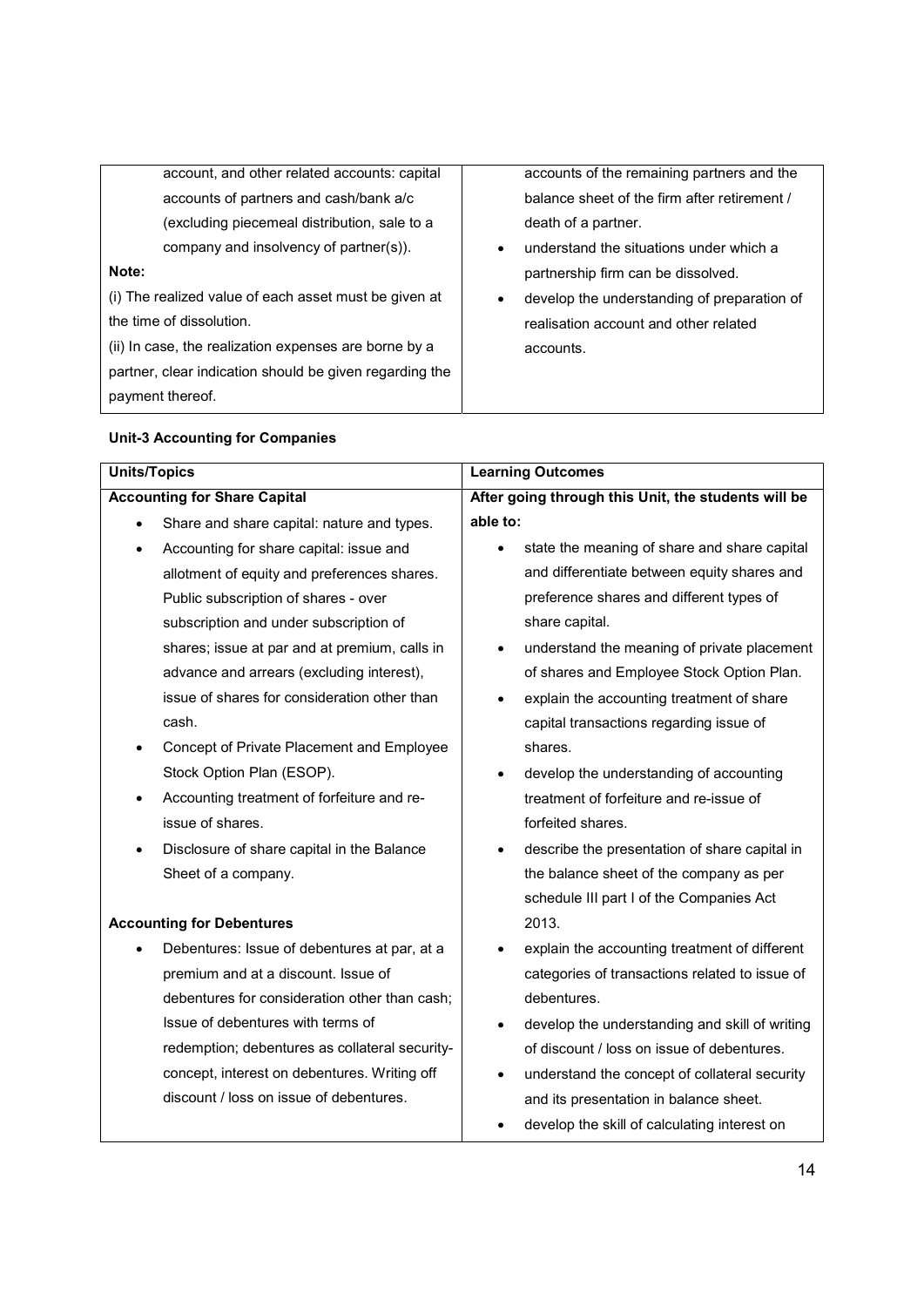Note: Discount or loss on issue of debentures to be written off in the year debentures are allotted from Security Premium Reserve (if it exists) and then from Statement of Profit and Loss as Financial Cost (AS 16).

 Redemption of debentures-Methods: Lump sum, draw of lots.

 Creation of Debenture Redemption Reserve. Note: Related sections of the Companies Act, 2013 will apply.

debentures and its accounting treatment.

- state the meaning of redemption of debentures.
- develop the understanding of accounting treatment of transactions related to redemption of debentures by lump sum, draw of lots and Creation of Debenture Redemption Reserve.

## Part B: Financial Statement Analysis

## Unit 4: Analysis of Financial Statements

| <b>Units/Topics</b>                                 | <b>Learning Outcomes</b>                                   |  |  |
|-----------------------------------------------------|------------------------------------------------------------|--|--|
| Financial statements of a Company:                  | After going through this Unit, the students will be        |  |  |
| Statement of Profit and Loss and Balance Sheet in   | able to:                                                   |  |  |
| prescribed form with major headings and sub         | develop the understanding of major headings                |  |  |
| headings (as per Schedule III to the Companies Act, | and sub-headings (as per Schedule III to the               |  |  |
| 2013)                                               | Companies Act, 2013) of balance sheet as                   |  |  |
|                                                     | per the prescribed norms / formats.                        |  |  |
| Note: Exceptional items, extraordinary items and    | state the meaning, objectives and limitations              |  |  |
| profit (loss) from discontinued operations are      | of financial statement analysis.                           |  |  |
| excluded.                                           | discuss the meaning of different tools of                  |  |  |
| Financial Statement Analysis: Objectives,           | 'financial statements analysis'.                           |  |  |
| importance and limitations.                         | develop the understanding and skill of                     |  |  |
| <b>Tools for Financial Statement Analysis:</b>      | preparation of comparative and common size                 |  |  |
| Comparative statements, common size                 | financial statements.                                      |  |  |
| statements, cash flow analysis, ratio analysis.     | state the meaning, objectives and                          |  |  |
| <b>Accounting Ratios: Meaning, Objectives,</b>      | significance of different types of ratios.                 |  |  |
| classification and computation.                     | develop the understanding of computation of                |  |  |
| <b>Liquidity Ratios: Current ratio and Quick</b>    | current ratio and quick ratio.                             |  |  |
| ratio.                                              | develop the skill of computation of debt equity            |  |  |
| <b>Solvency Ratios: Debt to Equity Ratio, Total</b> | ratio, total asset to debt ratio, proprietary ratio        |  |  |
| Asset to Debt Ratio, Proprietary Ratio and          | and interest coverage ratio.                               |  |  |
| Interest Coverage Ratio.                            | develop the skill of computation of inventory<br>$\bullet$ |  |  |
| <b>Activity Ratios: Inventory Turnover Ratio,</b>   | turnover ratio, trade receivables and trade                |  |  |
| Trade Receivables Turnover Ratio, Trade             | payables ratio and working capital turnover                |  |  |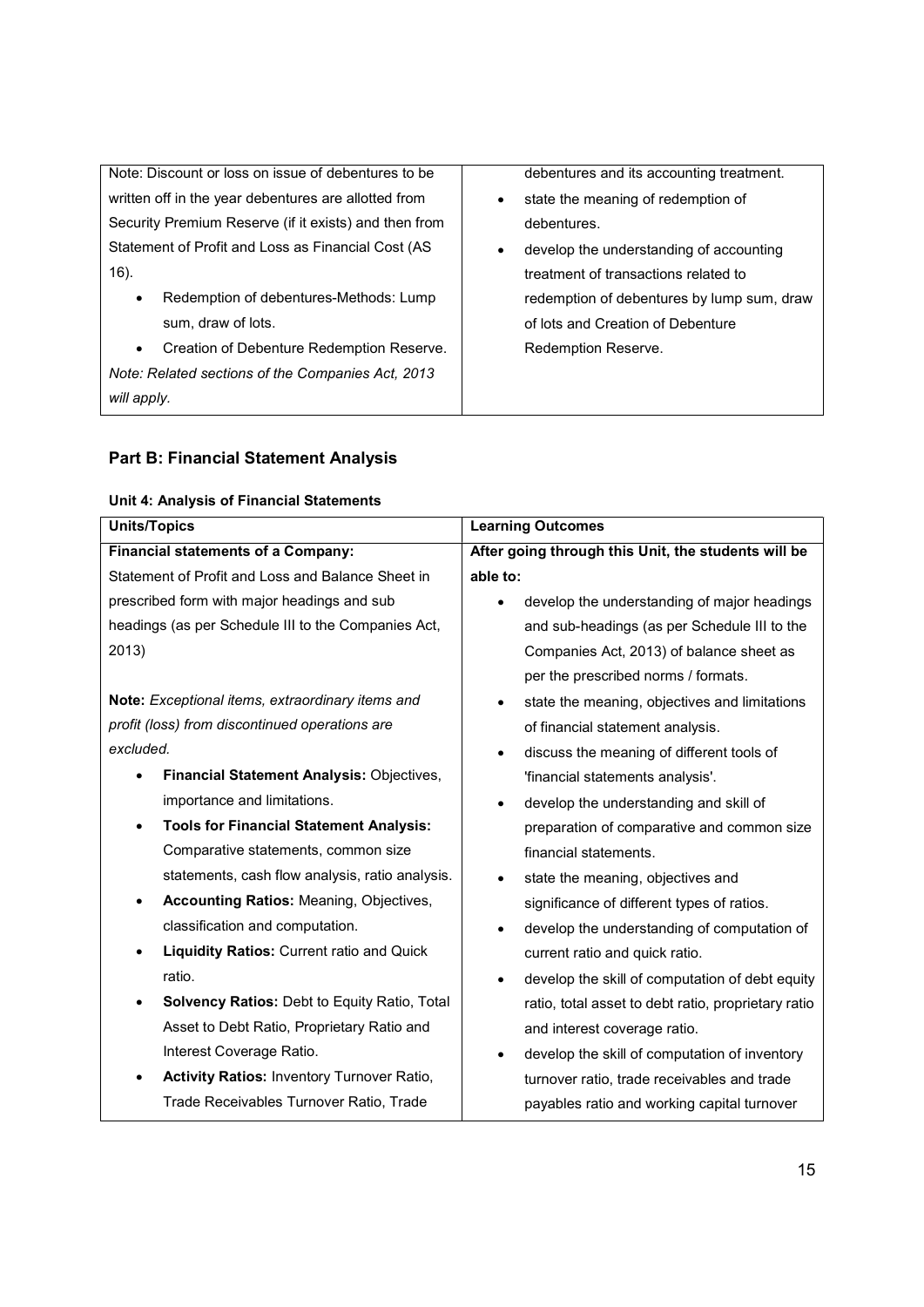Payables Turnover Ratio and Working Capital Turnover Ratio. Profitability Ratios: Gross Profit Ratio, Operating Ratio, Operating Profit Ratio, Net Profit Ratio and Return on Investment. ratio. develop the skill of computation of gross profit ratio, operating ratio, operating profit ratio, net profit ratio and return on investment.

Note: Net Profit Ratio is to be calculated on the basis of profit before and after tax.

## Unit 5: Cash Flow Statement

| <b>Units/Topics</b>                                        | <b>Learning Outcomes</b>                                   |  |  |
|------------------------------------------------------------|------------------------------------------------------------|--|--|
| Meaning, objectives and preparation (as per<br>$\bullet$   | After going through this Unit, the students will           |  |  |
| AS 3 (Revised) (Indirect Method only)                      | be able to:                                                |  |  |
|                                                            | state the meaning and objectives of cash flow<br>$\bullet$ |  |  |
| Note:                                                      | statement.                                                 |  |  |
| (i) Adjustments relating to depreciation and               | develop the understanding of preparation of<br>٠           |  |  |
| amortization, profit or loss on sale of assets including   | Cash Flow Statement using indirect method                  |  |  |
| investments, dividend (both final and interim) and tax.    | as per AS 3 with given adjustments.                        |  |  |
| (ii) Bank overdraft and cash credit to be treated as       |                                                            |  |  |
| short term borrowings.                                     |                                                            |  |  |
| <i>(iii)</i> Current Investments to be taken as Marketable |                                                            |  |  |
| securities unless otherwise specified.                     |                                                            |  |  |
|                                                            |                                                            |  |  |

Note: Previous years' Proposed Dividend to be given effect, as prescribed in AS-4, Events occurring after the Balance Sheet date. Current years' Proposed Dividend will be accounted for in the next year after it is declared by the shareholders.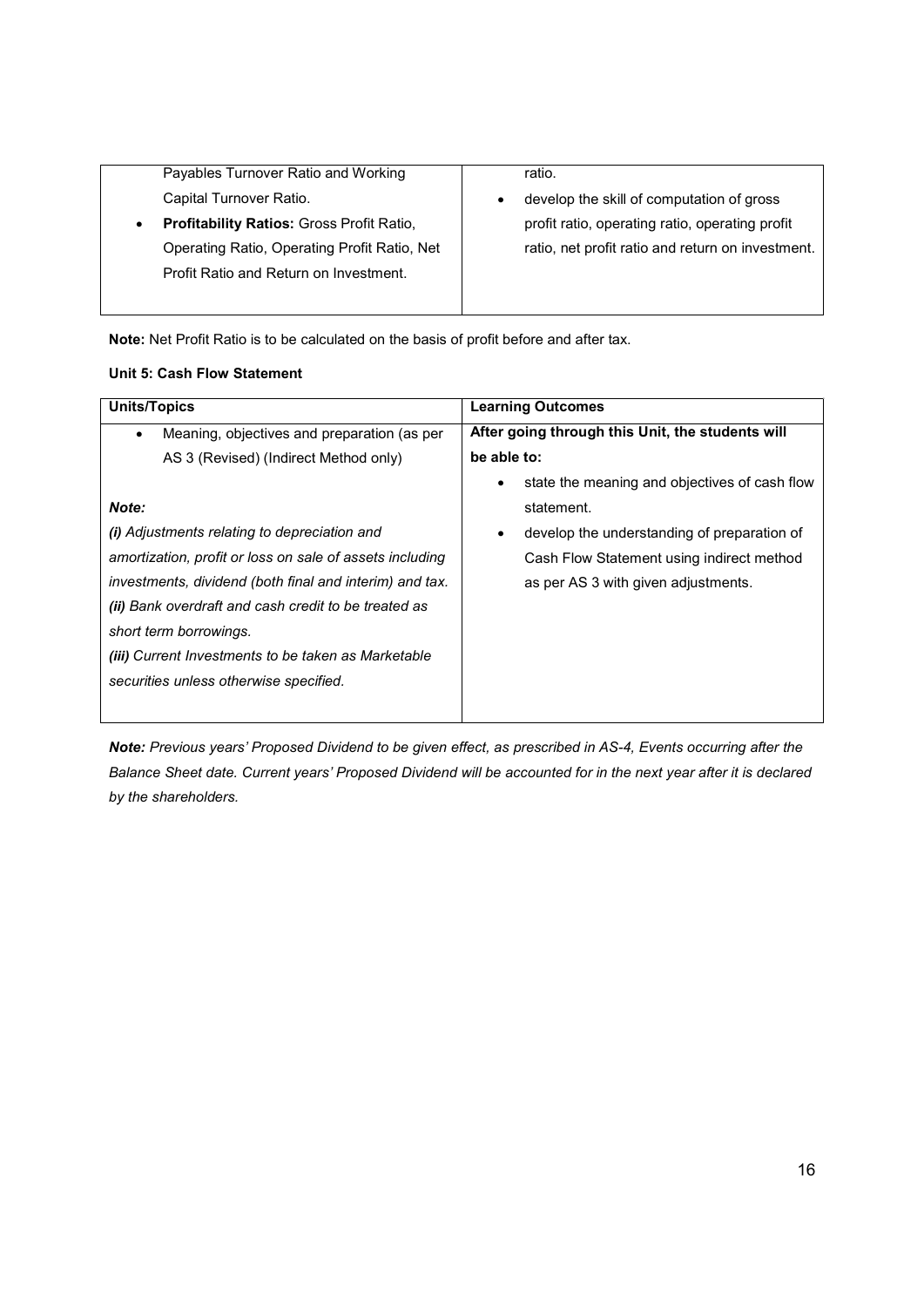## Project Work

Note: Kindly refer to the Guidelines published by the CBSE. The comprehensive project may contain simple GST calculations.

OR

## Part B: Computerised Accounting

#### Unit 3: Computerised Accounting

#### Overview of Computerised Accounting System

- Introduction: Application in Accounting.
- Features of Computerised Accounting System.
- **Structure of CAS.**
- Software Packages: Generic; Specific; Tailored.

#### Accounting Application of Electronic Spreadsheet.

- Concept of electronic spreadsheet.
- Features offered by electronic spreadsheet.
- Application in generating accounting information bank reconciliation statement; asset accounting; loan repayment of loan schedule, ratio analysis
- Data representation- graphs, charts and diagrams.

#### Using Computerized Accounting System.

- Steps in installation of CAS, codification and Hierarchy of account heads, creation of accounts.
- Data: Entry, validation and verification.
- Adjusting entries, preparation of balance sheet, profit and loss account with closing entries and opening entries.
- Need and security features of the system.

#### Database Management System (DBMS)

- Concept and Features of DBMS.
- DBMS in Business Application.
- Generating Accounting Information Payroll.

#### Part C: Practical Work

Prescribed Books:

Please refer to the guidelines published by CBSE.

| Prescribed Books:                                      |           |                          |
|--------------------------------------------------------|-----------|--------------------------|
| Financial Accounting -I                                | Class XI  | <b>NCERT Publication</b> |
| Accountancy -II                                        | Class XI  | <b>NCERT Publication</b> |
| Accountancy -I                                         | Class XII | <b>NCERT Publication</b> |
| Accountancy -II                                        | Class XII | <b>NCERT Publication</b> |
| Accountancy – Computerised Accounting System Class XII |           | <b>NCERT Publication</b> |

Guidelines for Project Work in Accounting and Practical work in computerised Accounting Class XII CBSE Publication